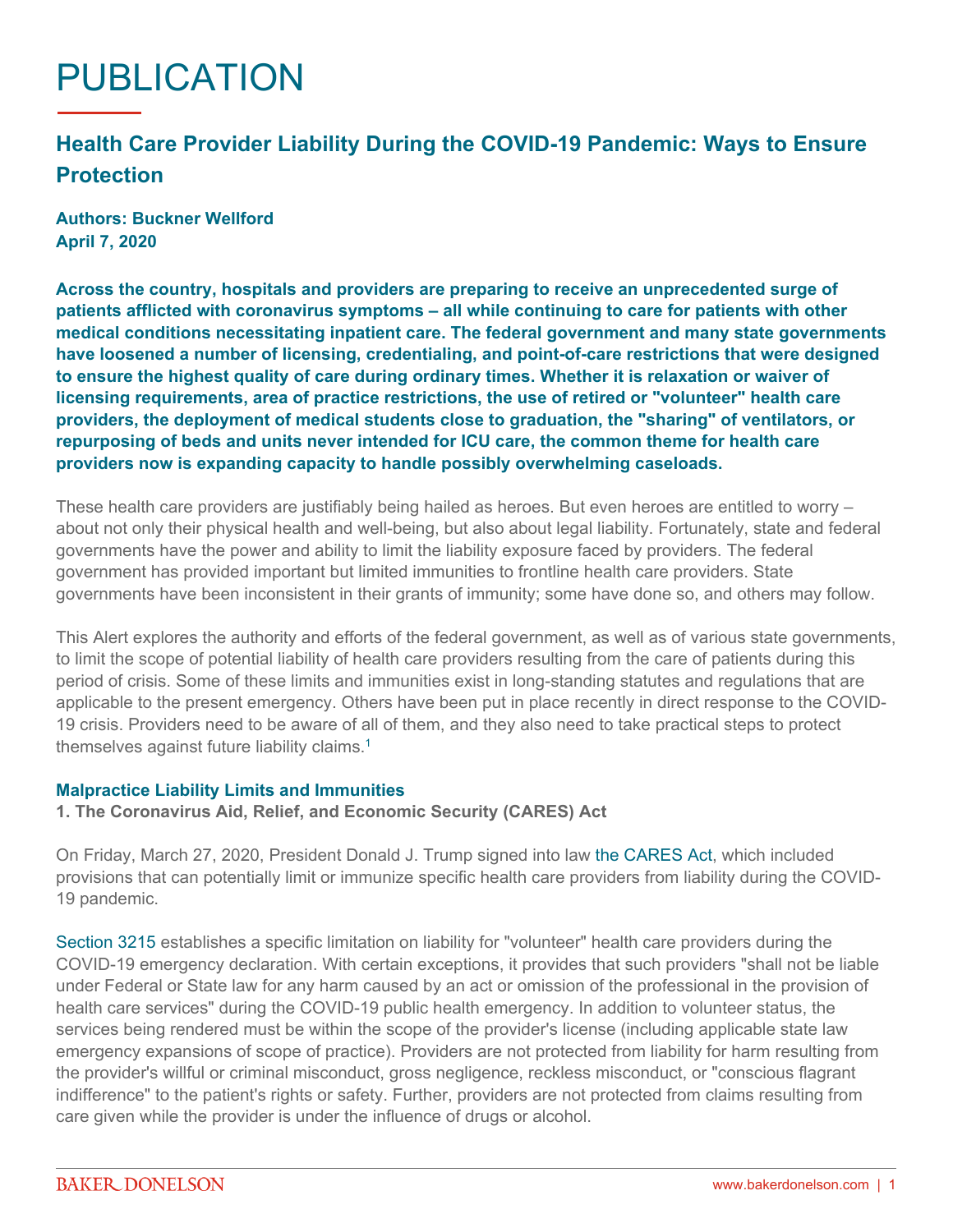## **2. The Public Readiness and Emergency Preparedness (PREP) Act Declaration**

The CARES Act provision outlined above protects only "volunteers." Another important federal immunity protection associated with treatment offered to COVID-19 patients is found in the 2005 Public Readiness and Emergency Preparedness (PREP) Act, [42 U.S.C. 247d-6d.](https://www.law.cornell.edu/uscode/text/42/247d-6d) This Act empowers the Secretary of Health and Human Services (HHS), through written Declaration, to provide that a "covered person," including a qualified person who prescribes, administers, or dispenses "pandemic countermeasures," "shall be immune from suit and liability under Federal and State law with respect to all claims for loss covered by, arising out of, relating to, or resulting from the administration to or the use by an individual of a covered countermeasure" during a declared disease-related public health emergency.

Countermeasures under the PREP Act are defined as "qualified pandemic or epidemic products," which generally include FDA-approved drugs, devices, and biological products that are "manufactured, used, designed, developed, modified, licensed or procured to diagnose, mitigate, prevent, treat, or cure a pandemic or epidemic or limit the harm such a pandemic or epidemic might otherwise cause," as well as other "drugs, biologic products, or devices authorized for investigational or emergency use." [Section 3103](https://www.congress.gov/bill/116th-congress/house-bill/748/text#toc-HFAC6BD1659E445ACBE6C0D15D4F53705) of the CARES Act extended this protection to entities and persons who manufacture, test, distribute, prescribe, or administer "respiratory protective devices," such as the N95 mask, during the public health crisis period.

On February 4, [2](#page-3-1)020,<sup>2</sup> a Declaration from the Secretary providing a basis for the invocation of immunity described in the PREP Act became effective. The Declaration provides "liability immunity to certain individuals and entities (Covered Persons) against any claim of loss caused by, arising out of, relating to, or resulting from the manufacture, distribution, administration, or use of medical countermeasures (Covered Countermeasures), except for claims involving 'willful misconduct' as defined in the PREP Act." It specifically states, however, that, "[i]n each case, whether immunity is applicable will depend on the particular facts and circumstances."

The PREP Act provides an administrative claims process against the federal government for injuries caused by "countermeasures" covered under the Act, but it leaves open the possibility of personal liability for claims of "willful misconduct." The burden of proof is on the plaintiff to demonstrate willful misconduct by "clear and convincing evidence." Importantly, however, just as the CARES Act protects only a limited group of providers – volunteers – the immunity provided under the PREP Act is only for activities involving "countermeasures;" garden variety claims of negligence not having anything to do with such countermeasures, including treatment involving patients who do not have COVID-19 symptoms, are not protected.

#### **3. State-Specific Provisions That Limit or Immunize Providers From Liability**

Health care providers should also look to state-specific laws, executive orders, and provisions to determine if additional protections might be available. In Virginia, for example, a state statute applicable to "disasters" provides liability protection to health care providers during state or local emergencies, where the exigencies of the emergency "render[] the health care provider unable to provide the level or manner of care that otherwise would have been required in the absence of the emergency…"[3](#page-3-2) The immunity, however, is inapplicable to cases involving gross negligence or willful misconduct. In Tennessee, the Governor is empowered to declare through executive order "limited liability protection to health care providers, including hospitals and community mental health centers" providing care to "victims" of an emergency.<sup>[4,](#page-3-3) [5](#page-3-4)</sup> Once again, however, the immunity is inapplicable to claims found to involve gross negligence or willful misconduct.

[Click here](https://www.bakerdonelson.com/webfiles/Publications/COVID-19_State_Comparison_04_06_2020.pdf) to view a chart that summarizes those provisions for the states and jurisdictions in which Baker Donelson has offices, including Alabama, Florida, Georgia, Louisiana, Maryland, Mississippi, South Carolina, Tennessee, Texas, Virginia and Washington, D.C. If additional information is sought for states not discussed herein, please contact the authors of this Alert.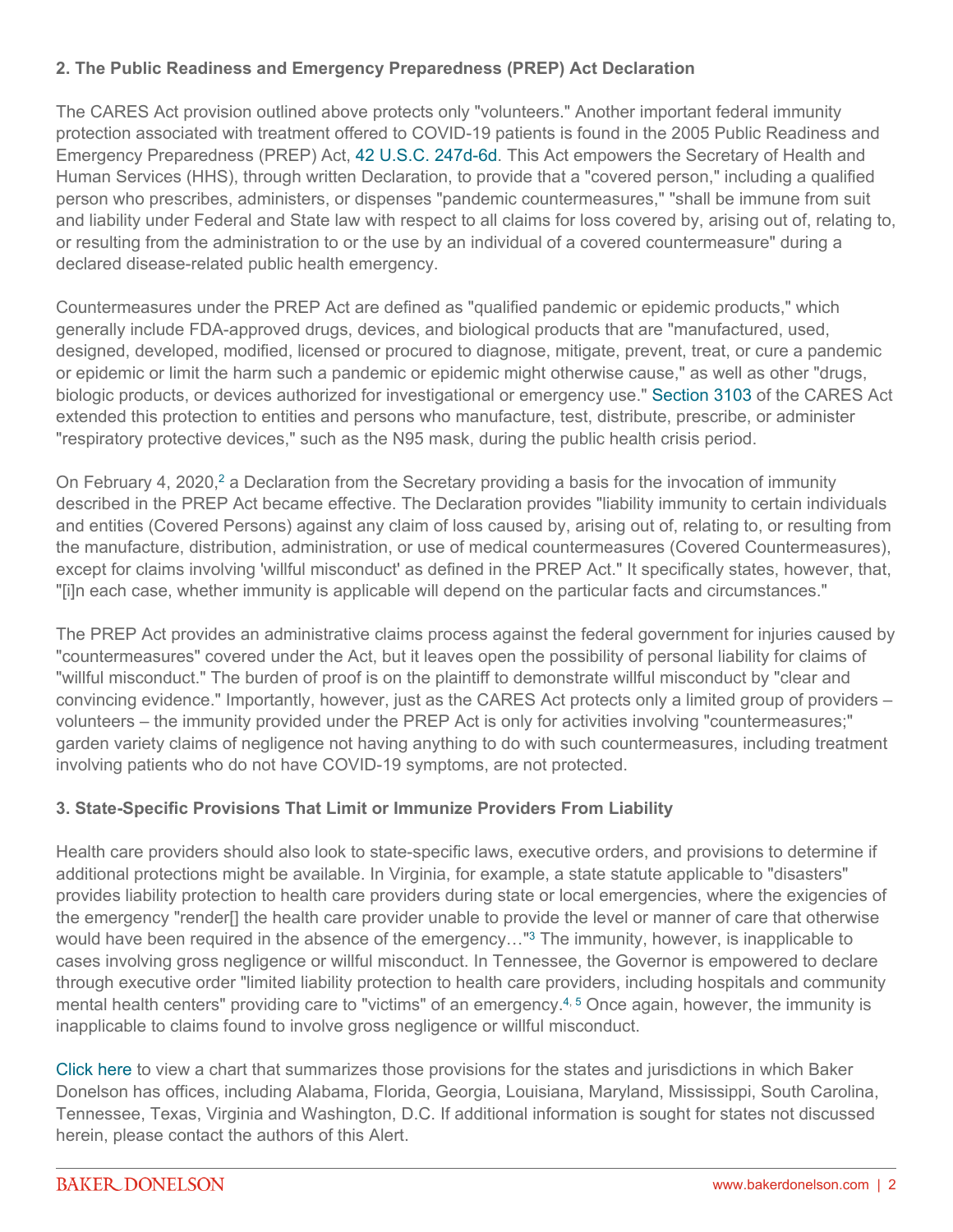## **4. Additional Avenues of Possible Grants of Immunity**

On March 24, 2020, HHS Secretary Alexander Azar sent a [letter](https://www.ncsbn.org/HHS_Secretary_Letter_to_States_Licensing_Waivers.pdf) to all state governors which included the following statements relevant to liability immunity for care provided during the COVID-19 emergency: "For health care professionals to feel comfortable serving in expanded capacities on the frontlines of the COVID-19 emergency, it is imperative that they feel shielded from medical tort liability." The letter recommended that "[s]tates should issue guidance summarizing the statutory scope of protections offered under their laws and the process necessary to attach those protections to a health professional's service." Secretary Azar noted that "[i]t is particularly important for states to issue guidance publicly, outlining the available liability protections during the COVID-19 emergency" and he stated, "I do not want state variations in liability protections to confuse or deter health professionals in this COVID-19 emergency. I ask that your office quickly develop a list of the relevant state liability protections and waivers for health professionals during a national or state emergency." Based on this directive, we anticipate that states will soon be promulgating guidance regarding malpractice liability limits and immunities for care provided during the COVID-19 pandemic.

On March 30, 2020, Senator Ben Sasse (R-Nebraska) introduced a [Bill](https://www.law360.com/articles/1258473/attachments/0) that would grant broad legal immunities to health care providers who provide treatment outside of their specialties to COVID-19 patients during the national health emergency. The intent of the proposed legislation is to immunize health care providers from federal, state, and local liability for testing or treating coronavirus patients with the use of a medical device for an unapproved purpose, for practicing outside their specialty under the instruction of a provider within such specialty, or for providing care outside of a standard health care facility. According to [Senator Sasse's](https://www.sasse.senate.gov/public/index.cfm/2020/3/sasse-pushes-liability-shield-for-coronavirus-doctors)  [statement](https://www.sasse.senate.gov/public/index.cfm/2020/3/sasse-pushes-liability-shield-for-coronavirus-doctors) on this issue, "In ERs and ICUs across America, doctors and nurses are writing the playbook as they fight this virus one day at a time. These heroes need a common-sense liability shield so that they don't have to worry about lawsuits while they're scrambling to save lives. … Congress needs to make sure that phase four legislation protects our doctors and nurses from a plague of lawsuits."

#### **Protecting Against Future Liability Claims**

None of the federal or state law immunities described in this Alert provide "absolute" immunity from legal claims against health care providers. Absolute immunity provisions for providers are rare, and they are generally confined to claims made against federal and state employees and contractors.

Terms such as "gross negligence" and "willful misconduct" are not absolute; they depend, as the federal declaration expanding the scope of the PREP Act noted, on "the facts and circumstances" of individual cases. While health care providers might ultimately be entitled to immunity under applicable laws, and would very likely be vindicated if a claim alleging "gross negligence" relating to the care of a COVID-19 patient went to trial, they would still need to defend themselves in court if a plaintiff alleged the applicability of one of the "exceptions" to immunity status. A court would then have to decide whether a fact issue existed on the allegations so as to permit the action to proceed further.

With the exception of the CARES Act protections for volunteers, none of the immunities enacted into law referenced in this Alert would protect a provider from a claim that the provider neglected the proper care and treatment of a non-COVID-19 patient. The [Bill](https://www.law360.com/articles/1258473/attachments/0) sponsored by Senator Sasse would plug a gaping hole in liability protections for health care providers during this crisis. There will be a lot of these patients and the circumstances involving their care during a COVID-19 patient surge will be challenging. Some states are already taking similar actions to immunize providers caring for non-COVID-19 patients. For instance, legislation in New York State, which was enacted on April 2, 2020, includes broad language, at Section 3082, that appears to establish protections for providers caring for all patients during the public health emergency, including non-COVID-19 patients.